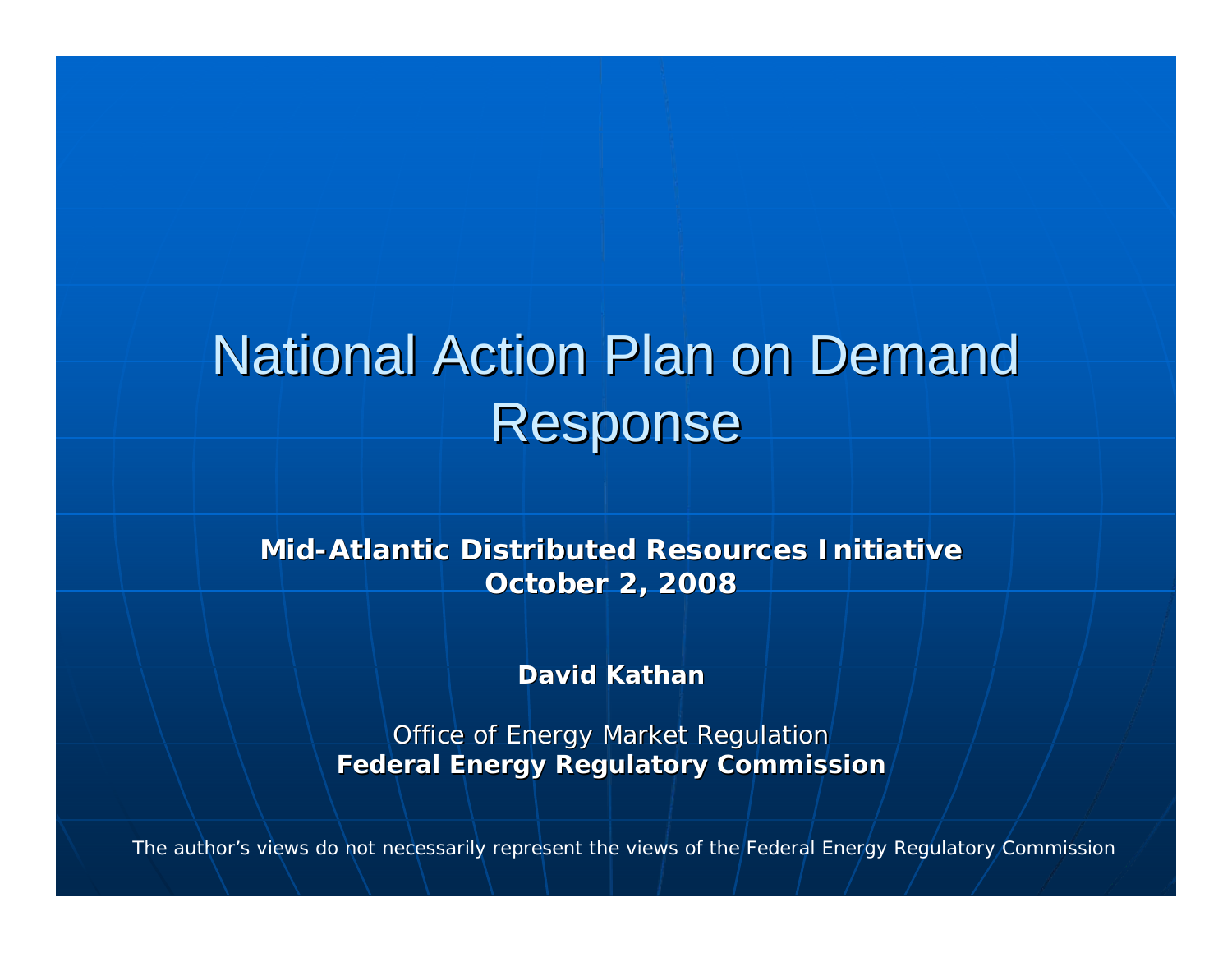#### **Demand Response Statutory Requirements**

Section 529 of Energy Independence & Security Act of 2007<br>creates a new Section 571 of the National Energy<br>Conservation Policy Act that requires FERC to:

**E** Conduct a National Assessment of Demand Response • Due by June 17, 2009

**Ph** Develop a **National Action Plan on Demand Response** 

 $\cdot$  Due by June 17, 2010

With DOE, submit National Action Plan **Implementation**<br>Proposal to Congress

• Due by December 17, 2010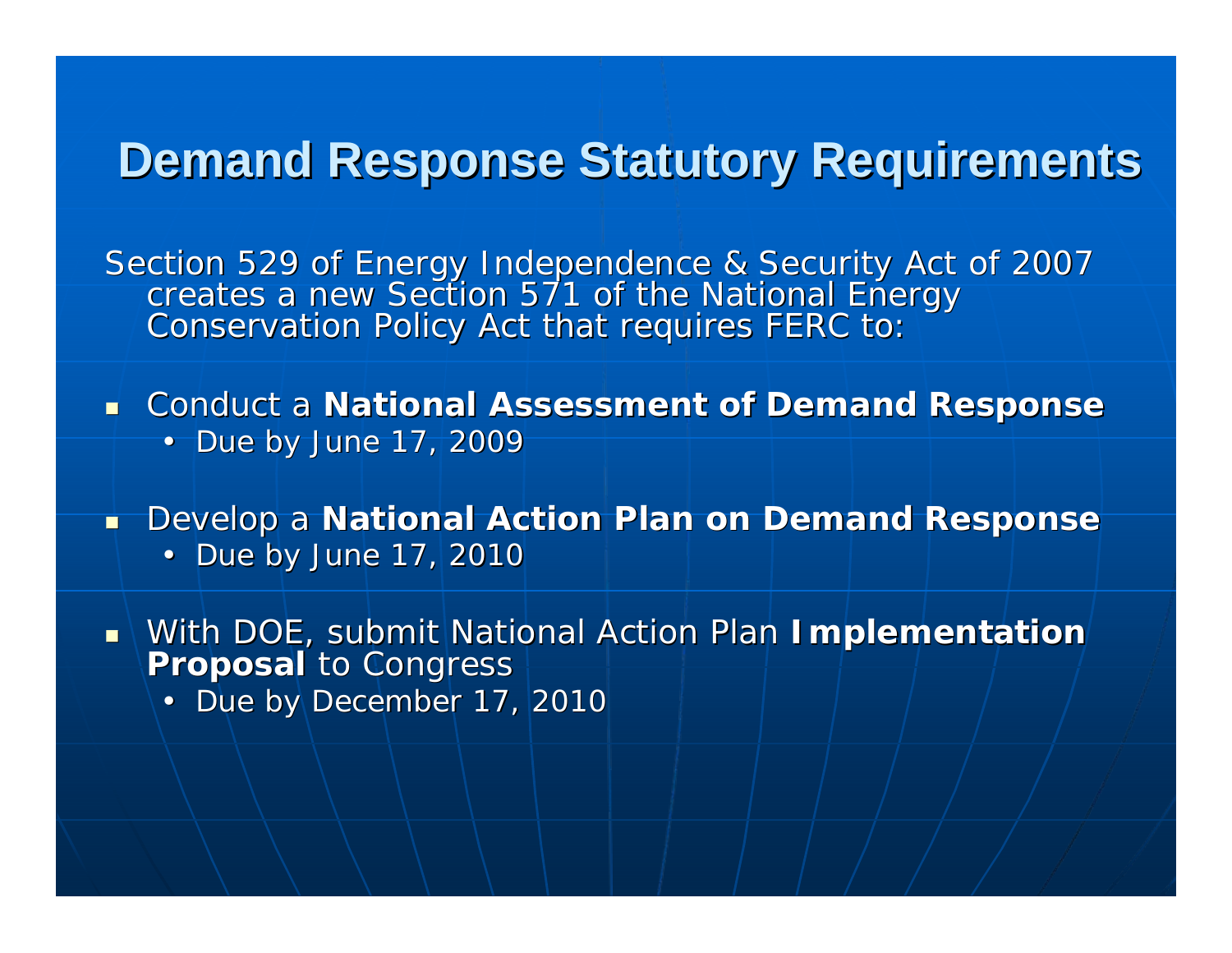#### **Demand Response Assessment**

Subsection 571(a) of the National Energy<br>Conservation Policy Act requires FERC to:

- **Example 2 Conduct a National Assessment of Demand Response Response**
	- Estimate nationwide demand response potential in 5 and<br>10 year time horizons, including data on a State-by-State basis
		- $\blacksquare$  Also including a methodology for annual updates
	- Estimate how much of this potential can be achieved within ntial can be achieved within  $\overline{5}$  and 10 years
		- Dolicy recommendations that will include funding and/or incentives incentives
	- Note any barriers to demand response programs and<br>provide recommendations to overcome these barriers
	- Take advantage of preexisting research and ongoing work,<br>\ and insure that there is no duplication of effort and insure that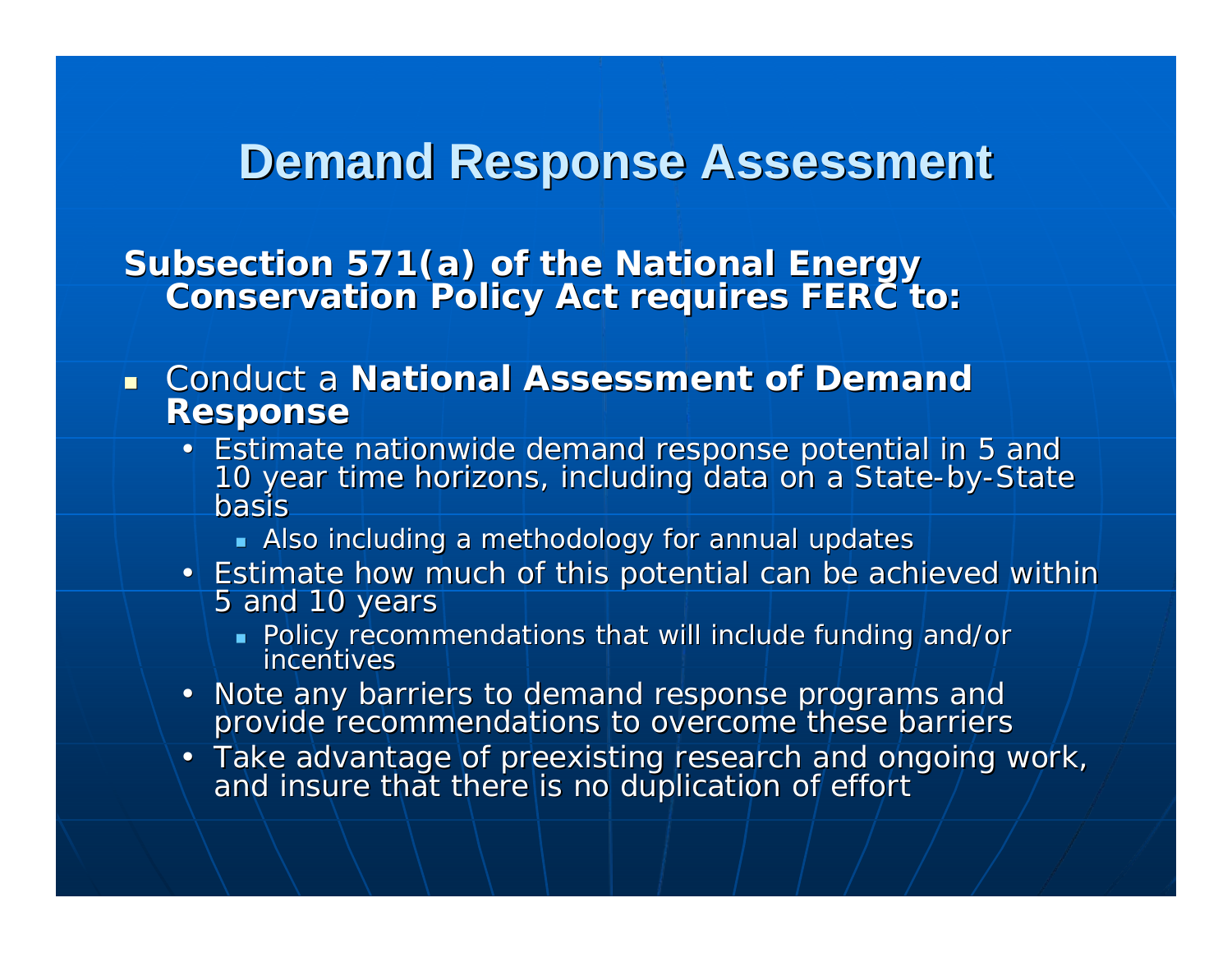### **National Action Plan on Demand Response**

Subsections 571(b) and 571(c) of the National Energy<br>Conservation Policy Act require FERC to:

- $\blacksquare$ **Develop a National Action Plan on Demand Response** 
	- Solicit input and participation from broad range of stakeholders  $\blacksquare$  Including industry, state utility commissioners, and non-governmental groups  $\blacksquare$
	- Identify requirements for technical assistance to states
	- Design and identify requirements for a national communications program
	- Identify analytical tools and other support material
- **Republish the Demand Response National Action Plan Plan** 
	- Include favorable and dissenting comments
	- Due by June 17, 2010
- $\blacksquare$ With DOE, submit National Action Plan **Implementation**<br>**Proposal** to Congress
	- **Due by December 17, 2010**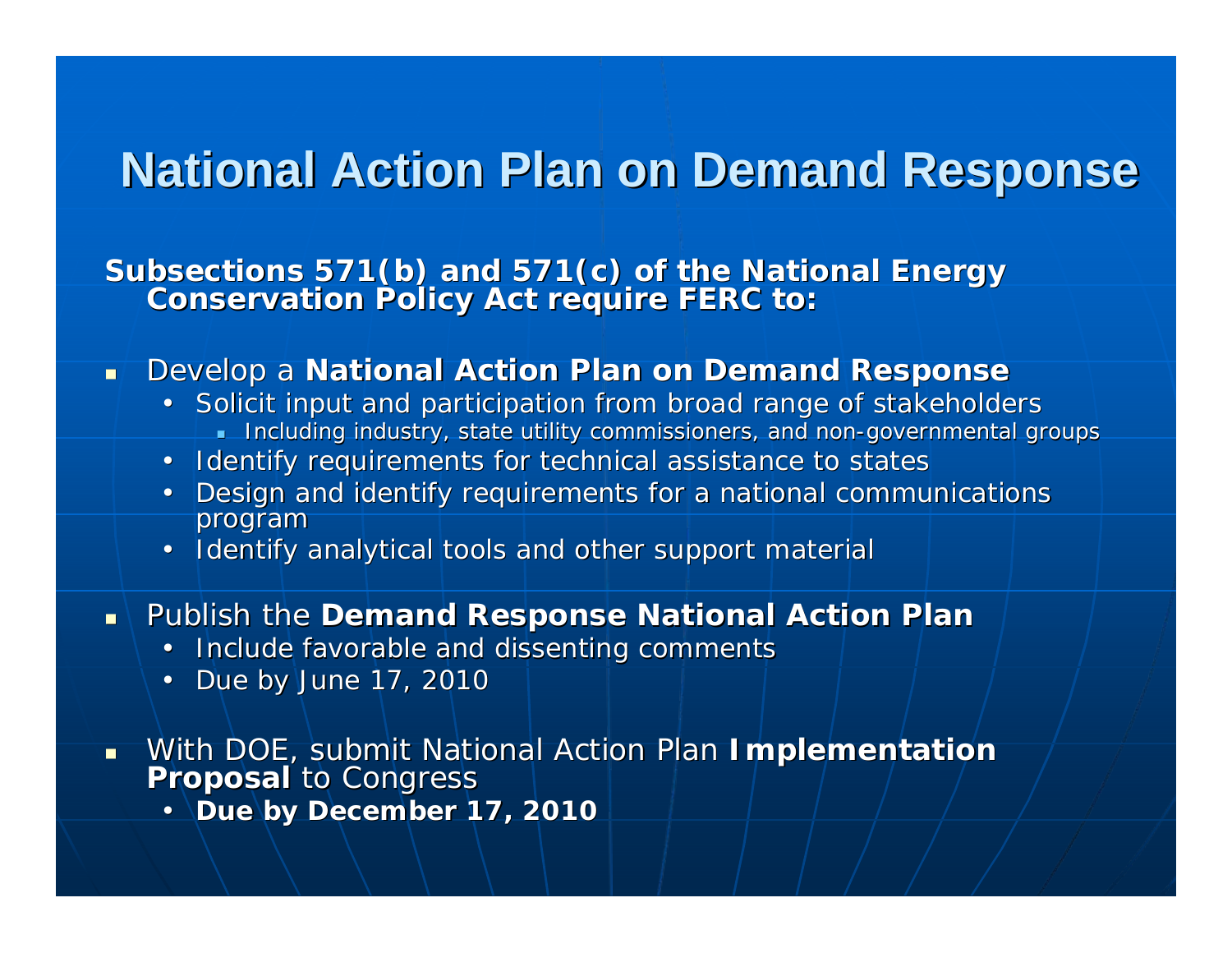#### **Demand Response National Action Plan Timeline Timeline**

- $\blacksquare$ Initial Outreach completed
- $\blacksquare$ Develop Straw Demand Response National Action Plan ("National Action Plan " $\binom{n}{k}$ 
	- Under Development
- $\blacksquare$ Solicit input on Straw National Action Plan from stakeholders
- $\blacksquare$ Prepare and Release Draft National Action Plan for comment based upon:
	- •• Stakeholder input on Straw National Action Plan
	- Information provided by concurrent DR National Assessment •
- n. Conduct National Action Plan Technical Conference
- $\blacksquare$ Prepare and publicly circulate Draft National Action Plan
	- Gather comments
- $\blacksquare$ Publish Final National Action Plan
- $\blacksquare$ Submit to Congress, with DOE, proposal to implement<br>National Action Plan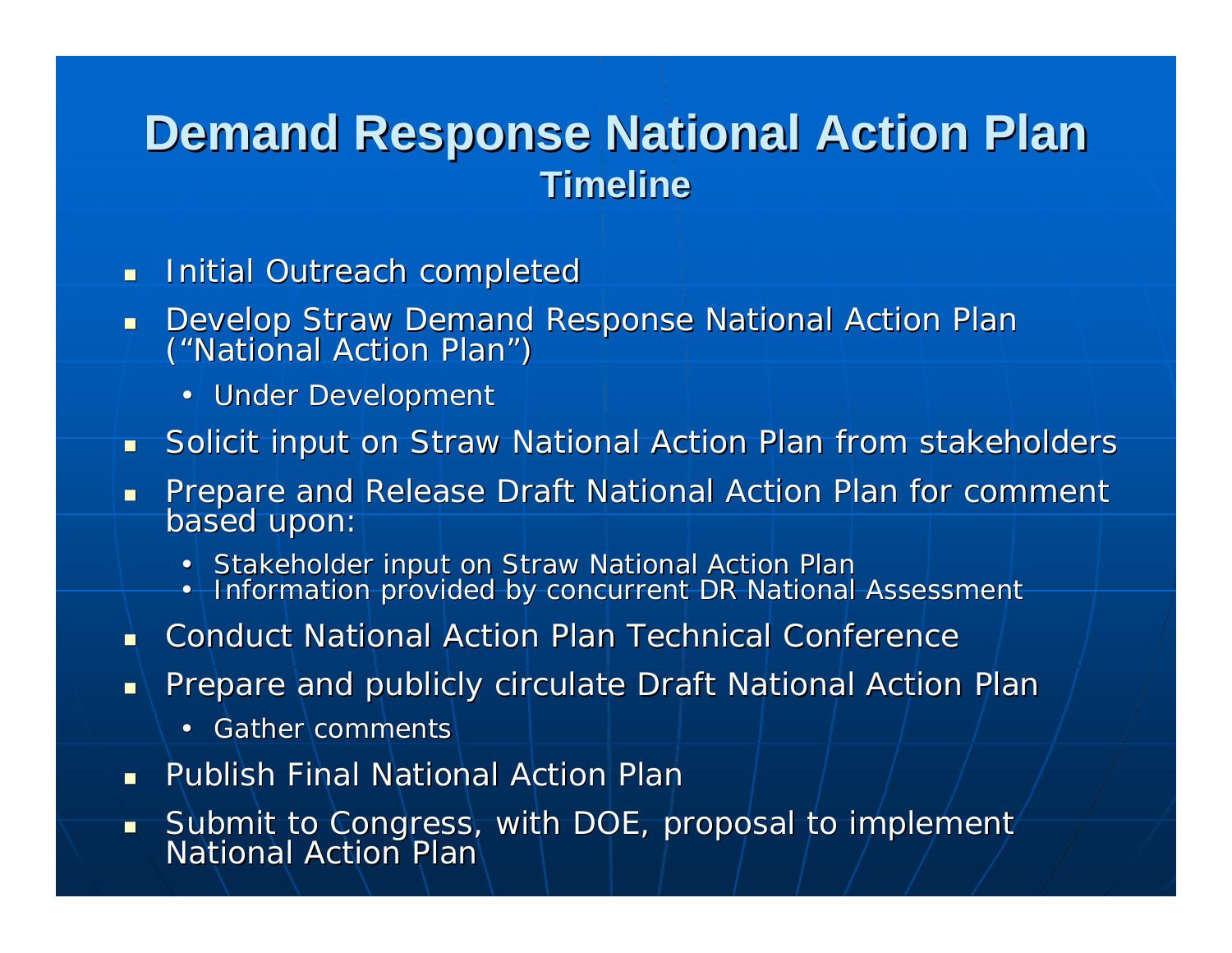### **DR National Action Plan Objectives Technical Assistance to States Technical Assistance to States**

What elements should be included?

- Develop white papers on demand response issues important to states
- Develop training or briefing materials for state officials
- Conduct training sessions, at the national level or<br>| targeted to each state
- Create speakers bureau
- Grants to support state-specific research or training
- Design and construct website that will serve as central<br>| repository of demand response information, pilot<br>| program results, compendium of "lessons learned" "
- $\bullet$   $\mathord{\hspace{1pt}\text{--}\hspace{1pt}}$ communications program design and messaging to individual states

# **Draft – For Discussion Purposes Only**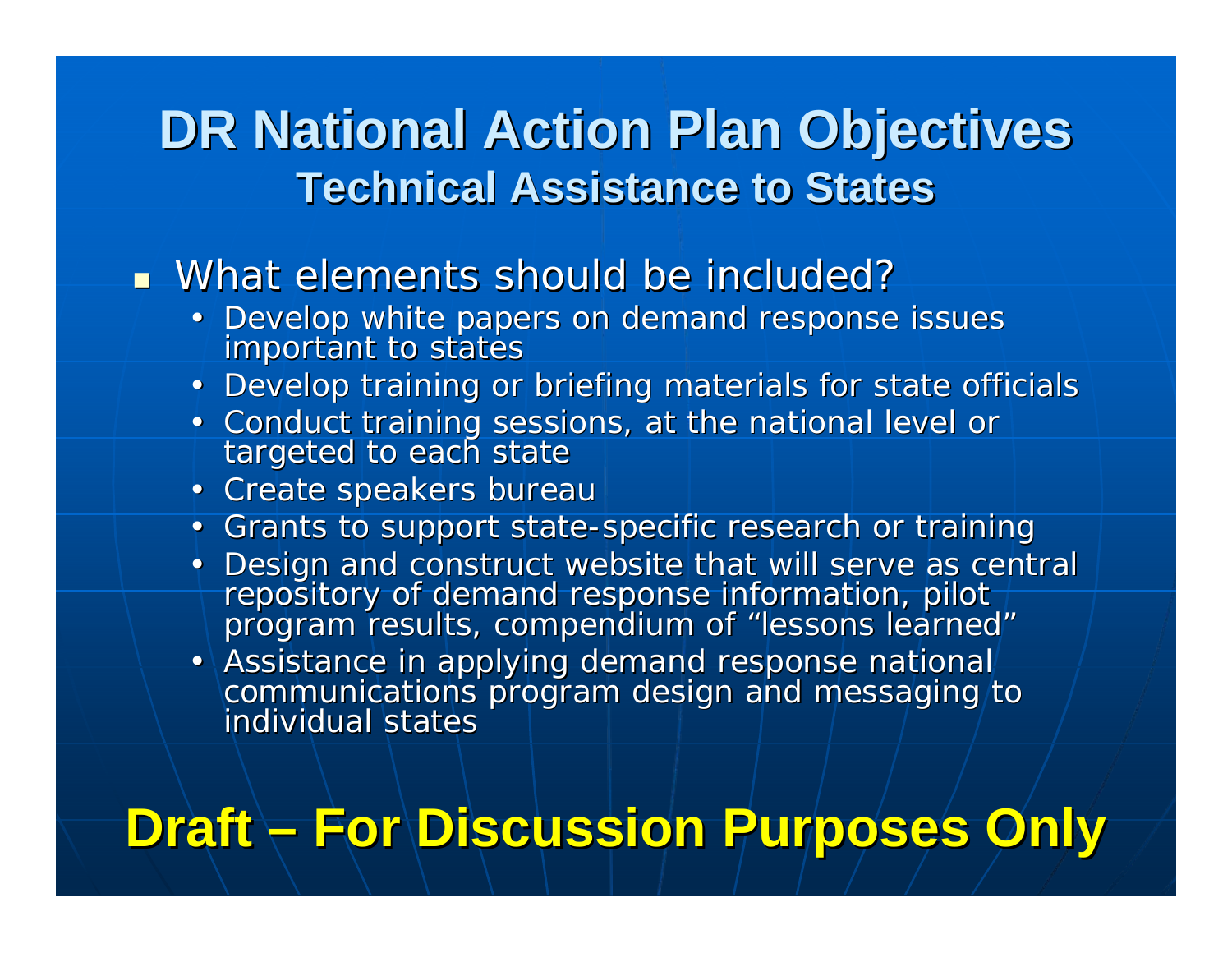### **DR National Action Plan Objectives National Communications Program National Communications Program**

#### **Nhat elements should be included?**

- Establishment of an unambiguous definition of what a "successful" communications program will accomplish
- Development of clear and specific communications messages and vehicles focused on key target audiences (state legislatures, regulatory commissions, ratepayers, etc.)
- Design of the requirements for broad-based customer education and support
	- $\blacksquare$  Mass media
	- $\textcolor{red}{\bullet}$  Development of partnerships with key constituencies
- Identification of resource needs for successful implementation

# **Draft –For Discussion Purposes Only For Discussion Purposes Only**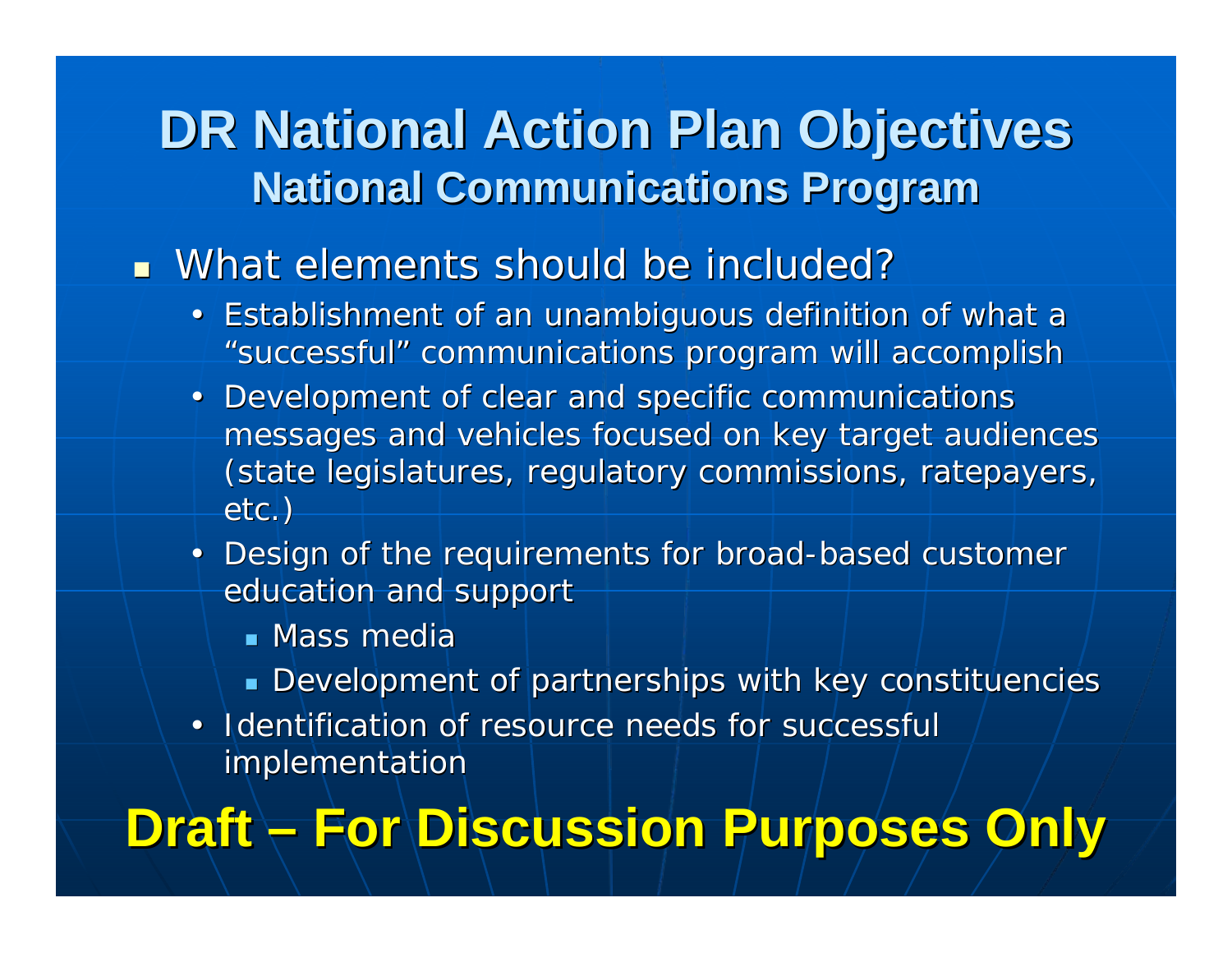### **DR National Action Plan Objectives Analytical Tools and Support Materials Analytical Tools and Support Materials**

What elements should be included?

- Identification of analytical tools
	- $\blacksquare$  Methodologies for identifying demand response<br>potential
	- $\blacksquare$  Cost-effectiveness tools of demand response and AMI
	- **Measurement, verification and evaluation methods**
	- **E**valuation tools for consumers for the assessment of demand response options and technologies
	- $\blacksquare$  Methods for the incorporation of demand response<br>into resource planning
	- Risk management tools that allow demand response to serve as a hedge against high prices to serve as a
	- **Wholesale market valuation techniques w**

## **Draft – For Discussion Purposes Only**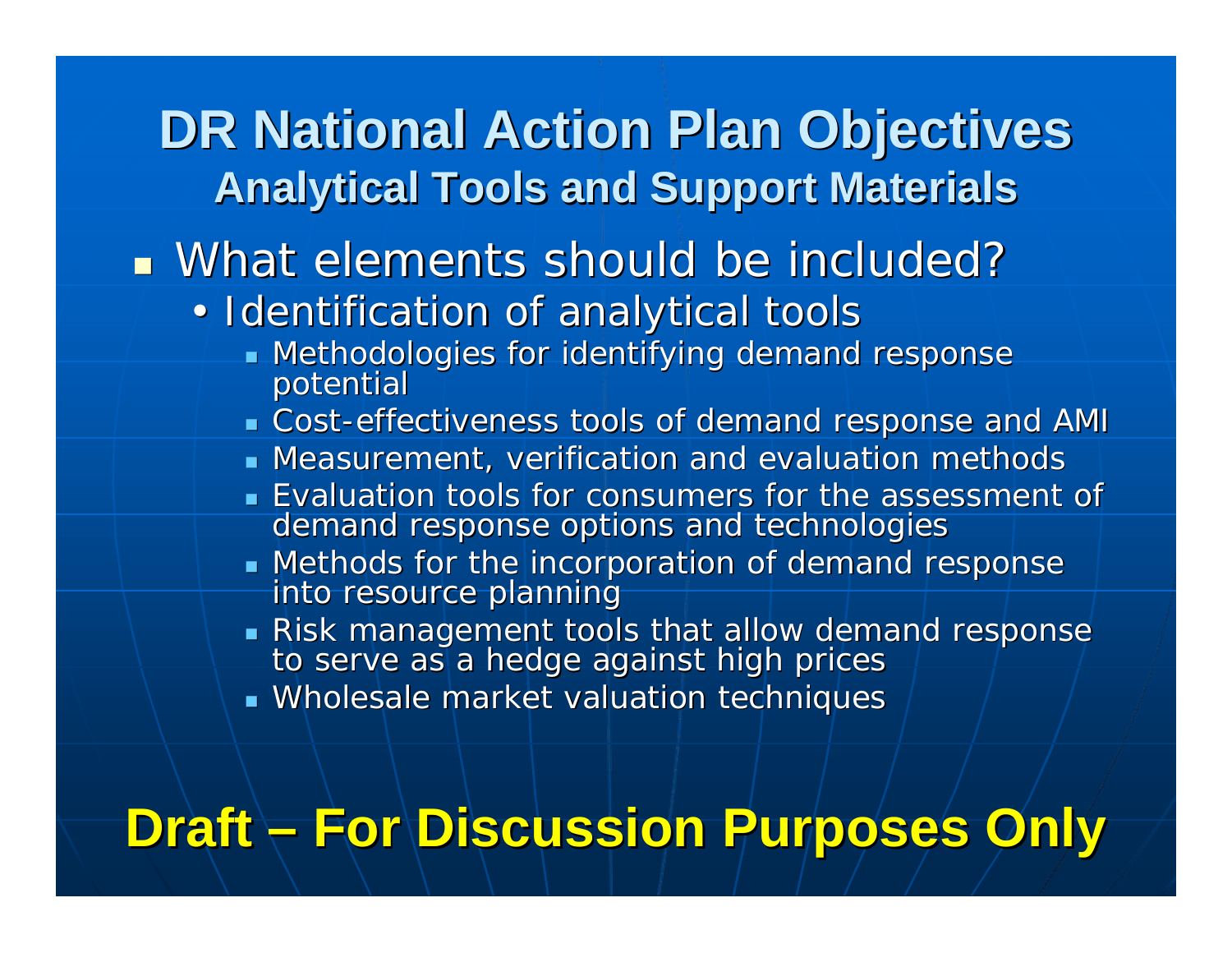### **DR National Action Plan Objectives Analytical Tools and Support Materials Analytical Tools and Support Materials**

What elements should be included?

- Identification of model regulatory provisions, model<br>contracts and other support materials
	- **Nodel tariffs**
	- Model state statutes
	- $\textsf{\textsf{\textsf{S}uccessful}}$  examples of the coordination of retail and wholesale market designs and regulations
	- **Example 2 Cost-effectiveness of demand response and AMI**
	- $\blacksquare$  Open protocols for measurement, verification and<br>evaluation and meter data access evaluation and
	- $\blacksquare$  Policy and regulatory lessons learned from pilots

# **Draft –For Discussion Purposes Only For Discussion Purposes Only**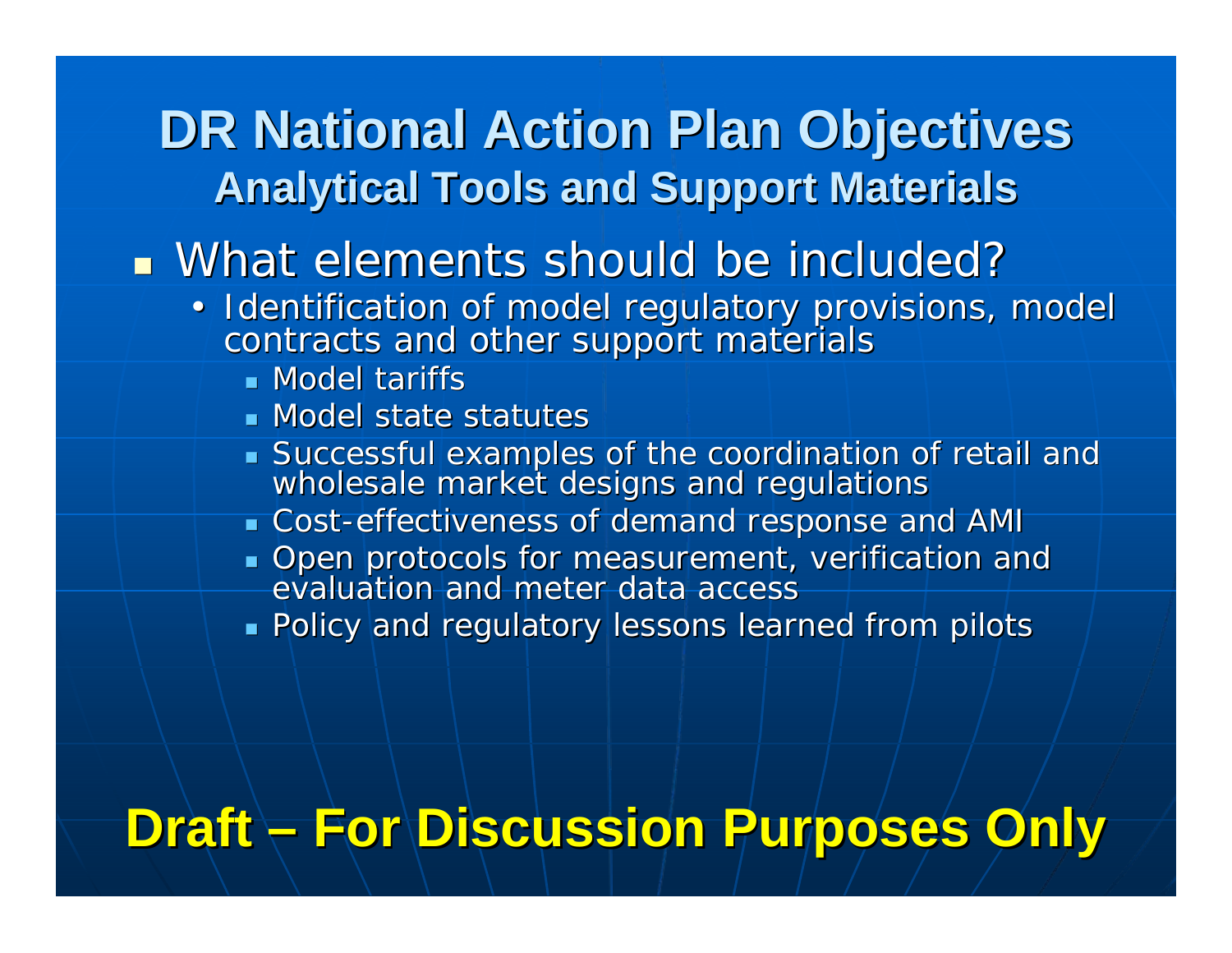### **DR National Action Plan Objectives**

What other elements should be included?

### **Draft – For Discussion Purposes Only**